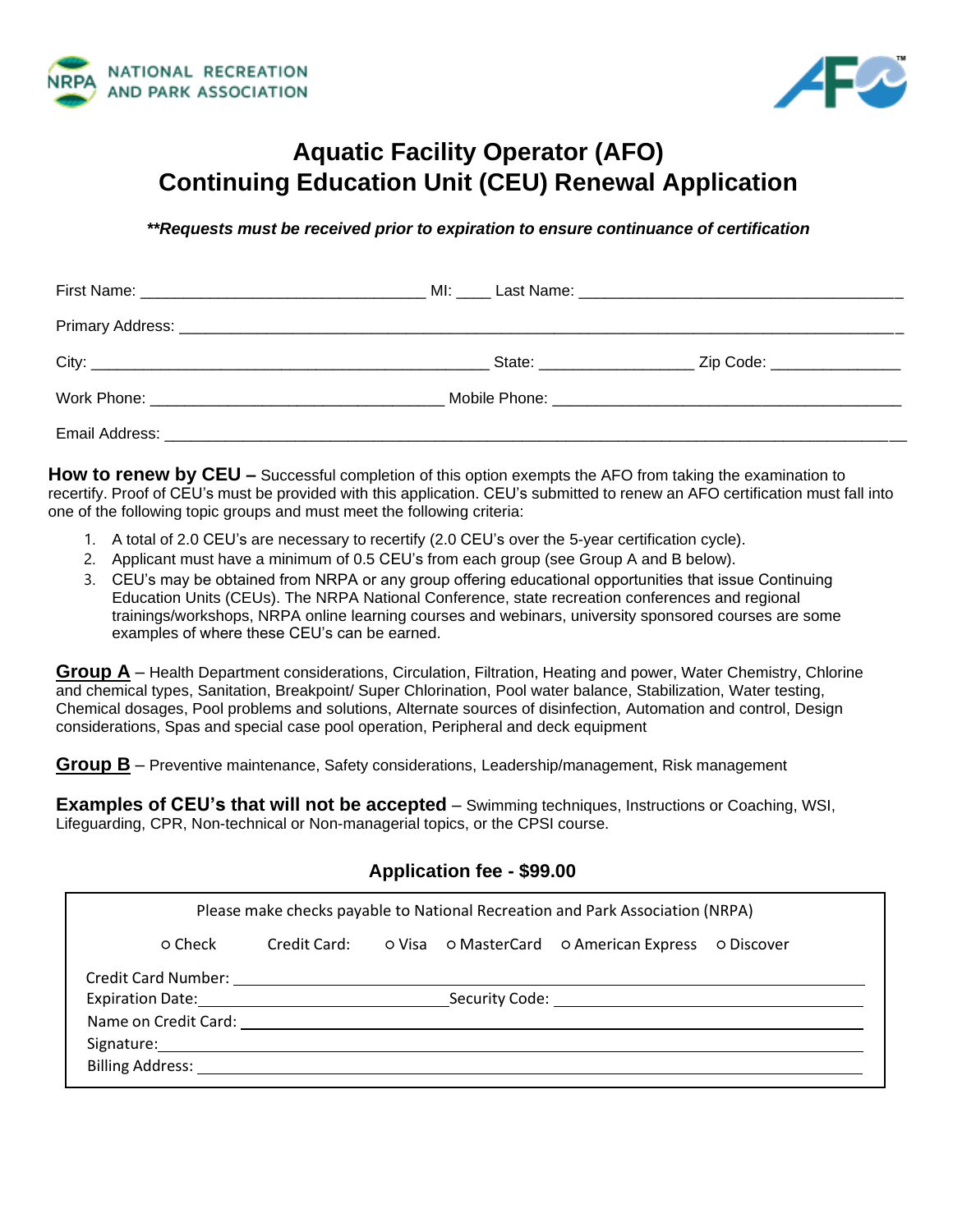## **Continuing Education Unit (CEU) Requirements**

Continuation of certification shall be contingent upon completion of a minimum of two (2.0) Continuing Education Unitsor equivalent academic course work from an accredited college or university in each 5-year period. **Note**: Please include official transcripts for any CEUs submitted from organizations outside of NRPA. This documentation can be requested from the organization that initially provided your education opportunities. The second page of this application must be completed and submitted as proof of your CEU requirement completion. If you do not have your required 2.0 CEUs you must re-take the current AFO exam within your certification cycle.

#### **Continuing Professional Development Summary (Must be completed and submitted for application to be processed)**

All CEUs claimed for renewal must have occurred within your current 5-year certification cycle. Certificants must have official documentation to support CEUs claimed below that include the following information: certificant's name, program dates, times and the number of CEUs and Group that the CEUs fall under.

**Track your CEU's online** – Visit the NRPA Online Certification Center (a[twww.nrpa.org/certification\)](http://www.nrpa.org/certification) your CEU's for your next AFO renewal date.

| Program<br>Date(s) | Program<br>Location | Program Title and Group (A or B) | <b>CEUs/College Credits</b><br><b>Acquired</b> |
|--------------------|---------------------|----------------------------------|------------------------------------------------|
|                    |                     |                                  |                                                |
|                    |                     |                                  |                                                |
|                    |                     |                                  |                                                |
|                    |                     |                                  |                                                |
|                    |                     |                                  |                                                |
|                    |                     |                                  |                                                |
|                    |                     |                                  |                                                |
|                    |                     |                                  |                                                |
|                    |                     |                                  |                                                |
|                    |                     |                                  |                                                |
|                    |                     |                                  |                                                |
|                    |                     |                                  |                                                |
|                    |                     |                                  |                                                |
|                    |                     |                                  |                                                |
|                    |                     |                                  |                                                |